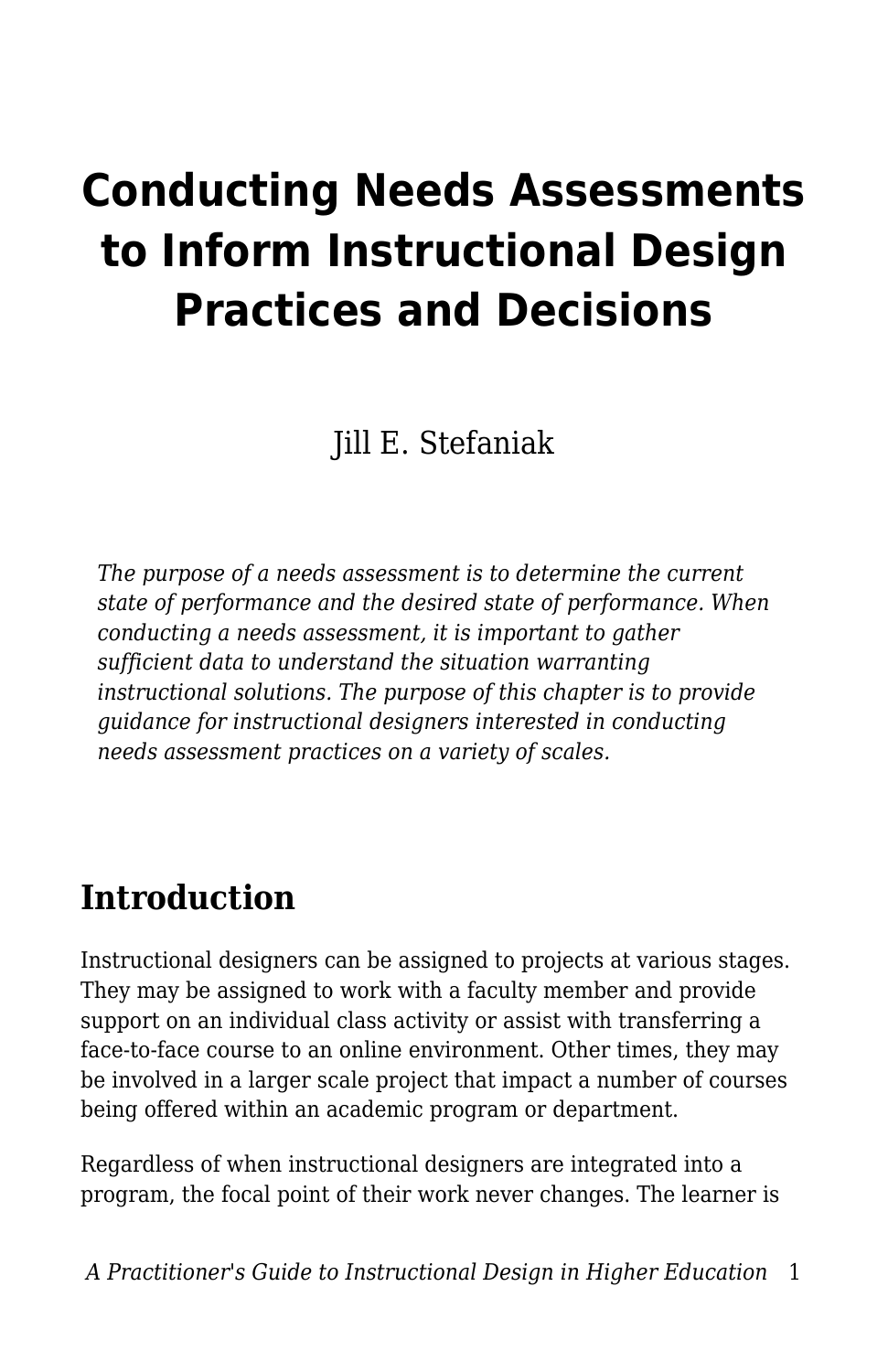the center of everything that they do. To address the needs of their learners and advocate for them accordingly, it is important to ensure that appropriate and sufficient information has been gathered that can inform their instructional design process. This can be accomplished through conducting a needs assessment.

# Purpose of a Needs Assessment

The purpose of a needs assessment is to determine the current state of performance and the desired state of performance (Altschuld & Kumar, 2010). The difference between the current and desired states is where the need lies. While the process of conducting a needs assessment can be very cumbersome and time-consuming, many steps can be scalable to meet the demands of instructional design projects in higher education settings. The purpose of this chapter is to provide an overview of the process of needs assessment and resources to support instructional designers in gathering the necessary information they need to do their jobs.

When conducting a needs assessment, it is important to gather sufficient data to understand the situation warranting instructional solutions. While a needs assessment identifies an existing gap in performance (or an area for improvement), the purpose of needs analysis is to determine what is contributing to the gap in performance and/or problem being addressed. Understanding what factors are supporting or inhibiting a situation can help the instructional designer identify sustainable solutions that will hopefully eradicate the existing gap in performance.

# Overview of Needs Assessment Process

Most needs assessments consist of five steps: identification of a problem, identification of data sources, data collection, data analysis, and recommendations. Each of these steps can be scaled to meet the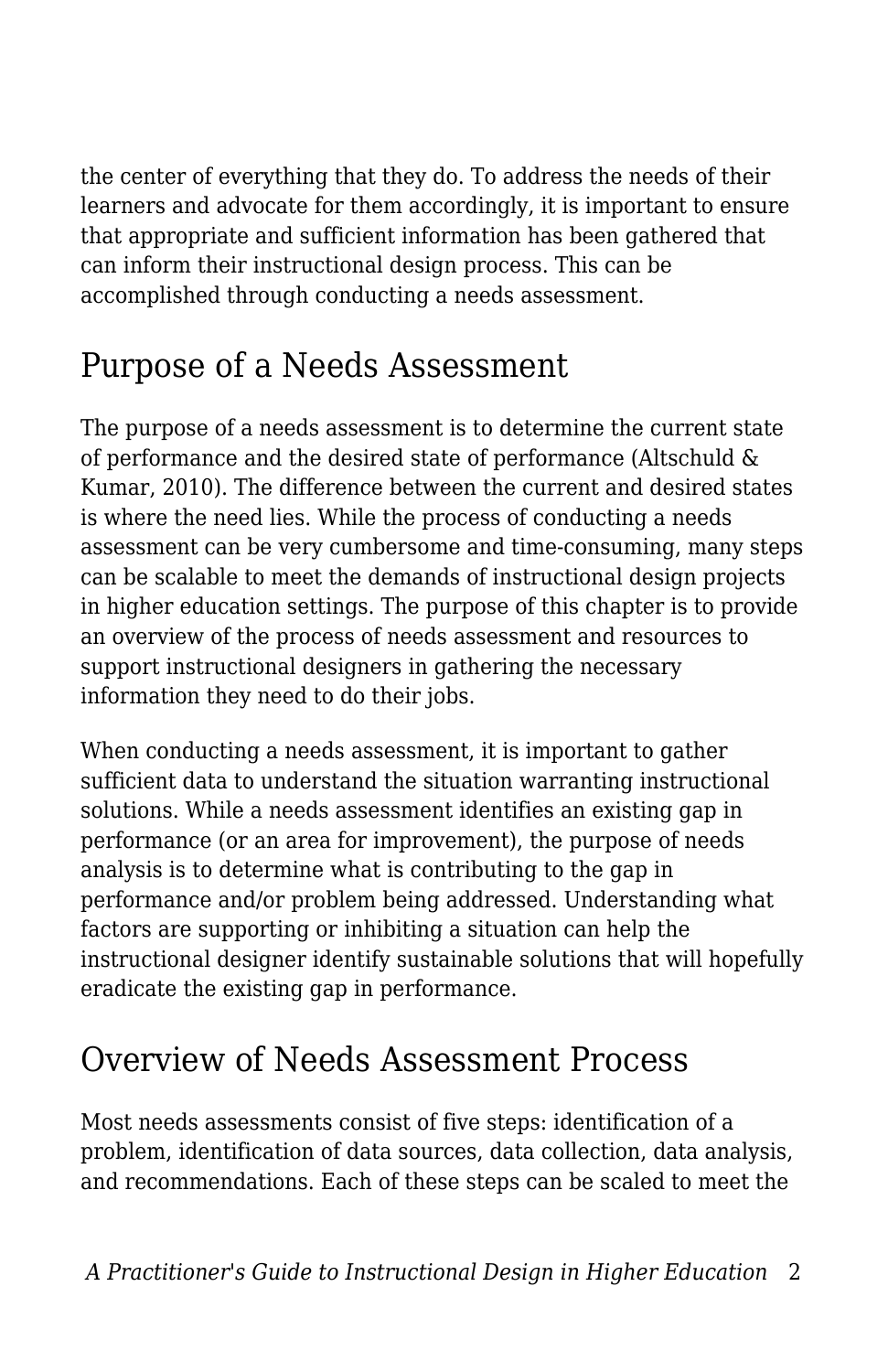size of a project an instructional designer in higher education may be working on, as well as the time limitations associated with those projects. Table 1 provides an overview of how an instructional designer may address each of these steps during a needs assessment as depicted by [Stefaniak \(2021](https://edtechbooks.org/id/needs_analysis)).

### **Table 1.**

*Overview of Needs Assessment Process*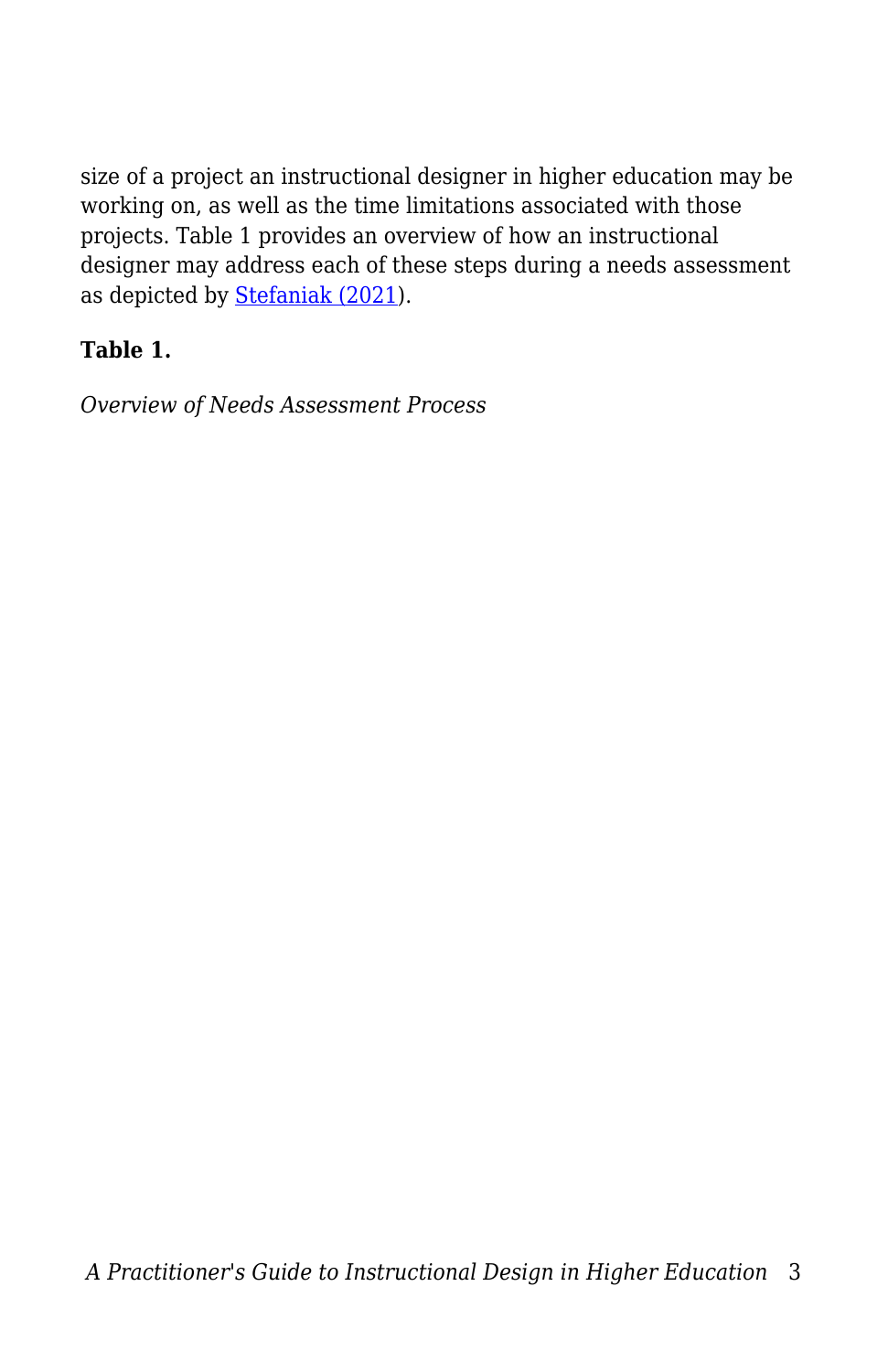| Needs Assessment Description<br><b>Step</b> |                                                                                                                                                                                                                                                                                                                                                                                                                                                                                                 |
|---------------------------------------------|-------------------------------------------------------------------------------------------------------------------------------------------------------------------------------------------------------------------------------------------------------------------------------------------------------------------------------------------------------------------------------------------------------------------------------------------------------------------------------------------------|
| Identification of<br>Problem                | This step is typically completed in consult with<br>a client (or the individual(s) requesting<br>instructional design services). During this<br>phase, the purpose of the needs assessment<br>(the problem) is identified for the instructional<br>designer to begin gathering data to address the<br>gap in performance.                                                                                                                                                                       |
| Identification of<br>Data Sources           | Once the problem to be explored has been<br>identified, the instructional designer must<br>identify data sources that will help them better<br>understand the situation. The instructional<br>designer must gather data that will help them<br>explore the situation from multiple angles.<br>Examples of data sources include, but are not<br>limited to task analyses, direct observations,<br>focus groups, interviews, document analysis,<br>reviewing existing work products, and surveys. |
| Data Collection                             | This phase involves the instructional designer<br>gathering data based on the data sources<br>identified in the previous step.                                                                                                                                                                                                                                                                                                                                                                  |
| Data Analysis                               | Once data collection is complete, the<br>instructional designer begins to analyze all<br>data to identify patterns and factors<br>contributing to the problem identified at the<br>beginning of the assessment. Depending on the<br>findings from the data collection and analysis<br>phases, the problem may be modified to be<br>more consistent with the actual situation as<br>depicted by the data.                                                                                        |
| Recommendations                             | Upon identifying patterns contributing to the<br>problem, the instructional designer makes a list<br>of recommendations to present to their client.<br>These recommendations are typically<br>prioritized according to the severity of need<br>and level of urgency.                                                                                                                                                                                                                            |

### **Needs Assessment Description**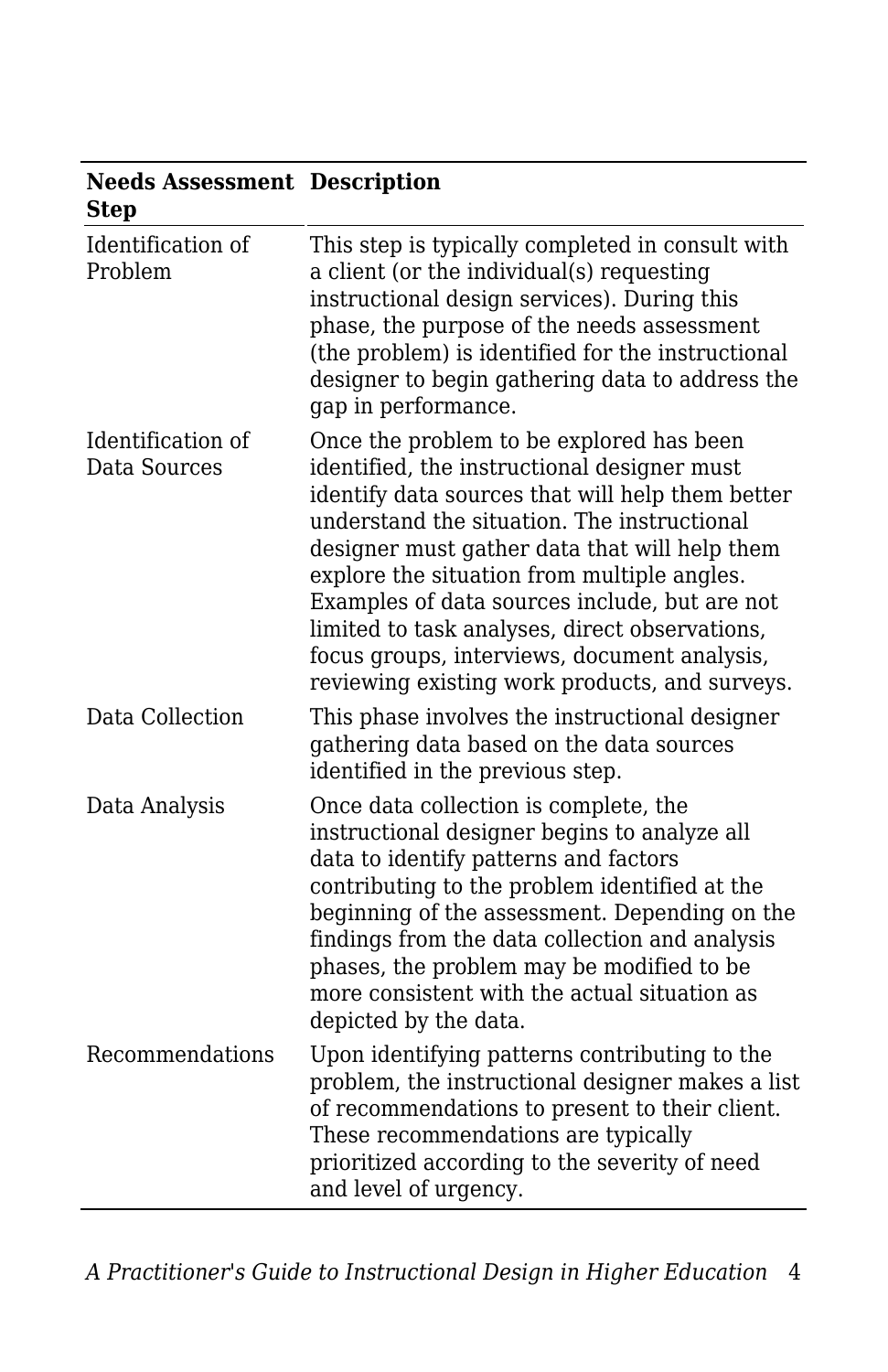It is very rare that an instructional designer working in higher education will have the authority to make decisions for an entire design project. These projects often involve collaborating with faculty. Administrators and senior leadership may also be involved in largescale projects involving the development of new programs or changes to organization infrastructure. Regardless of who may be involved in a project, it is important that every needs assessment project includes individuals who know about the issue, care about the issue, and can help implement any changes that occur as a result of the project (Cavanaugh & Chadwick, 2005).

## **Additional Resources**

- 1. [Framing problems](https://edtechbooks.org/id/problem_framing) (Svihla, 2020).
- 2. [Determining environmental and contextual needs](https://edtechbooks.org/id/needs_analysis) (Stefaniak, 2020).
- 3. [Guidebook for assessing needs](https://wesharescience.com/na/guidebook.html) (Watkins et al., 2012).

## **Asking Questions**

An overarching goal of any needs assessment is to identify performance gaps and opportunities for improvement. To make recommendations that can be sustained over an extended period of time, it is important that the instructional designer understands what is causing or contributing to the current state of affairs. By determining what factors are contributing to the current situation, the instructional designer can work with others involved in the project to design and implement solutions directly addressing any gaps in performance.

A common misconception that a lot of instructional designers have about needs assessments is that they take a long time to complete. While larger projects will most likely take weeks or months to complete, other needs assessments can be scaled to be completed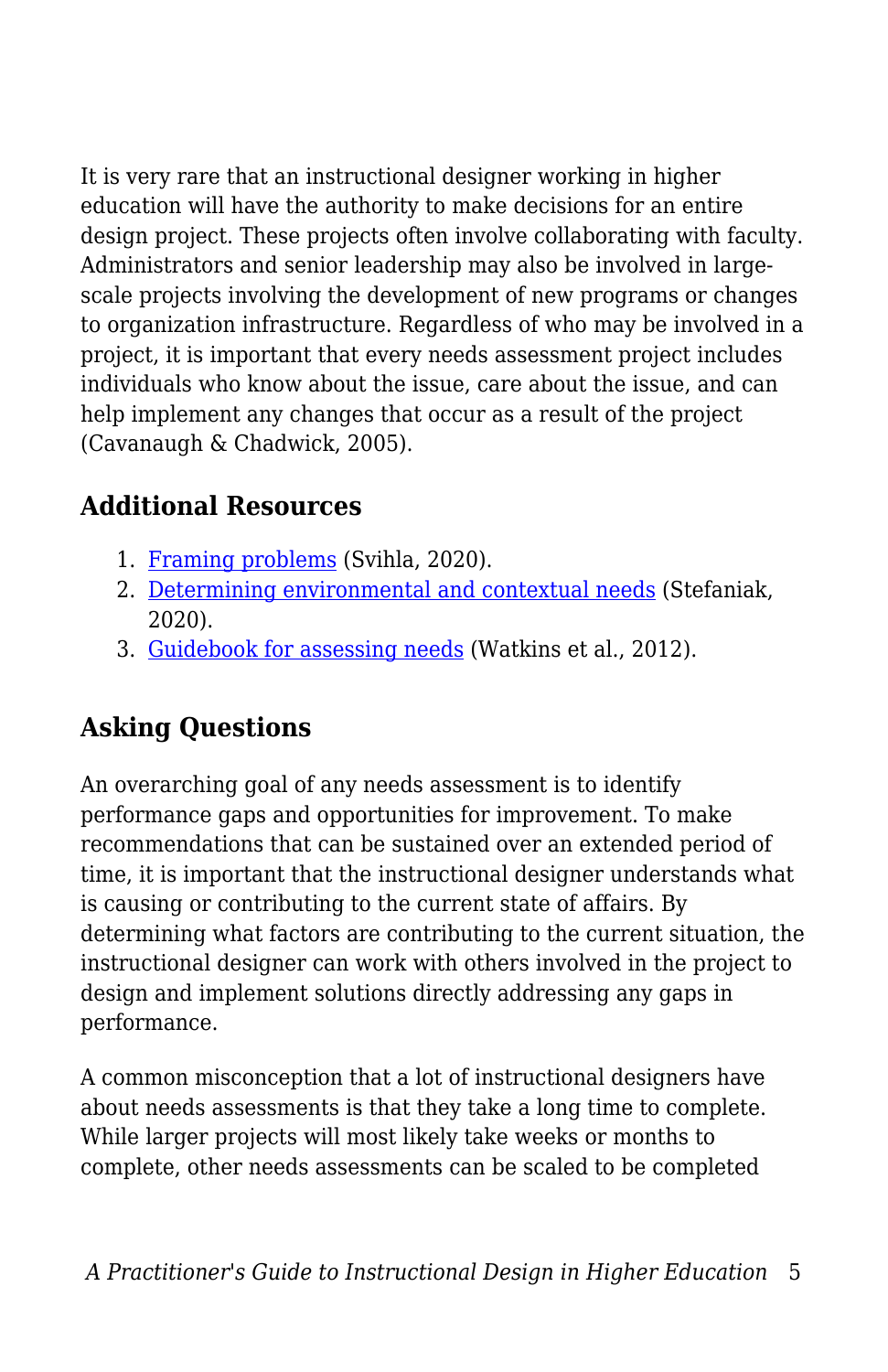quickly. There are lots of ways that needs assessments can be conducted rapidly in a matter of a few meetings or days depending on the project.

Conducting a learner analysis at the beginning of a semester is considered a needs assessment activity. Most of the time, instructional design activities that are presented with the ADDIE framework are limited to focusing on learner analyses (Stefaniak & Sentz, 2020). It is important that instructional designers expand beyond the learner analysis to better understand contextual factors impacting the organizational environment.

This can be accomplished by asking questions regarding resourcing, personnel, and plans for sustainability (see Figure 1). It is most beneficial to the instructional designer to ask as many questions as possible during a needs assessment to ascertain a detailed account of the environment. For purposes of needs assessments conducted in higher education, the environment could be considered the classroom, an academic program within a department, a department, a college, or the university as a whole.

### **Figure 1.**

*Factors influencing instructional design decisions*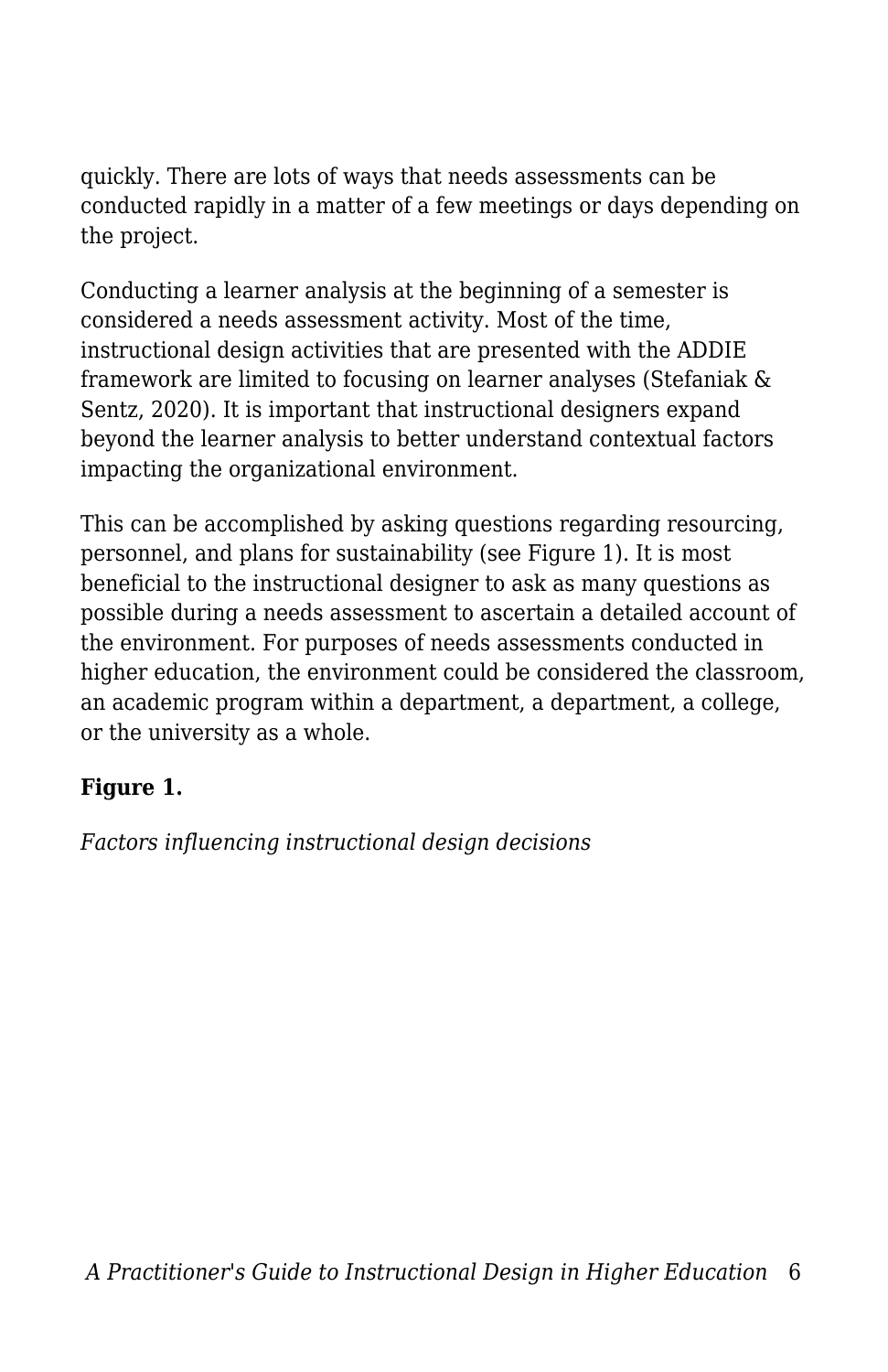

An image of current and desired state of affairs factors that influence instructional design decision-making.

Table 2 provides examples of the various types of questions an instructional design may want to consider asking while working on a needs assessment.

### **Table 2.**

*Examples of Questions to Ask During a Needs Assessment*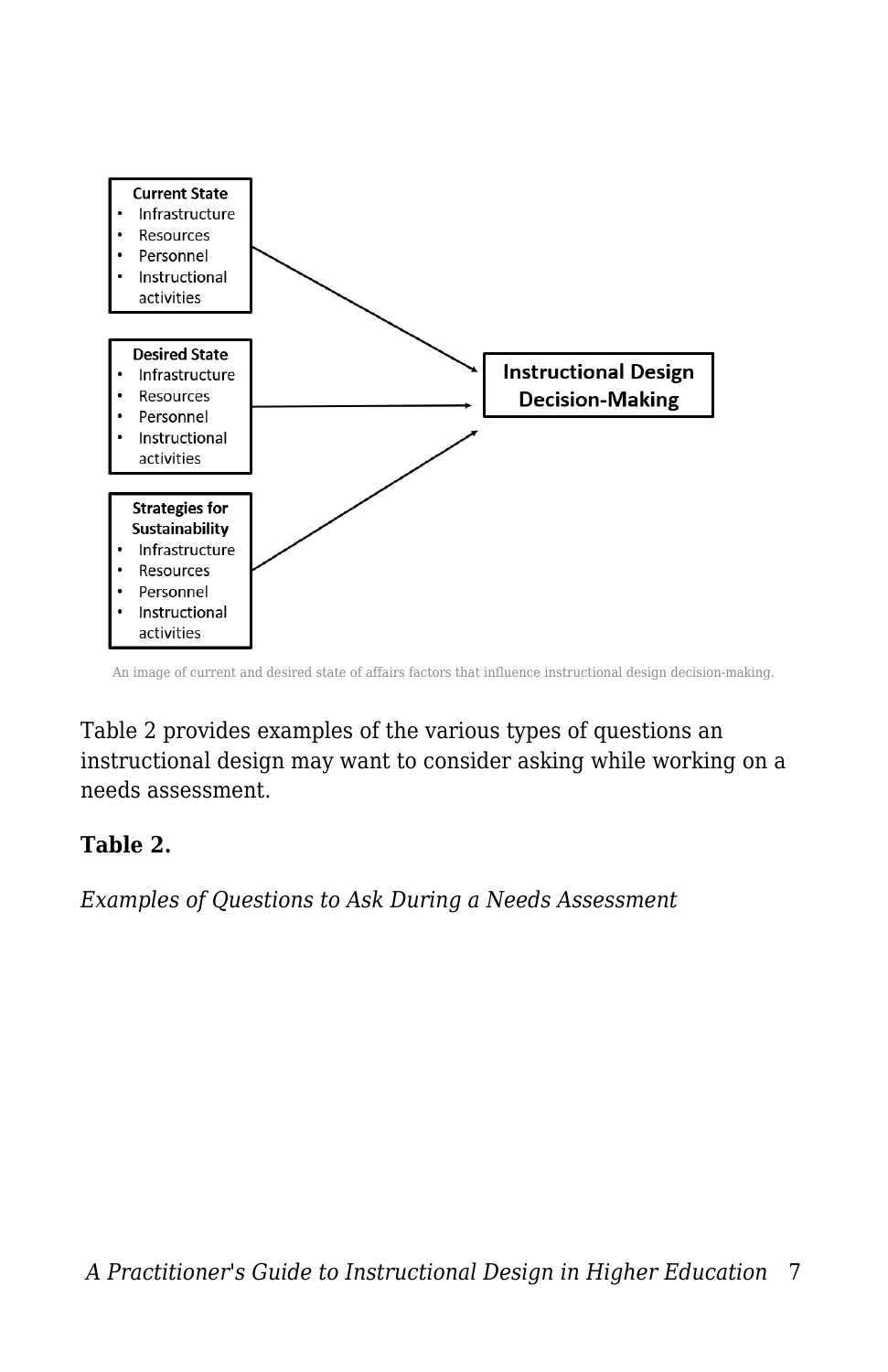| <b>Type of Project</b>                                             | <b>Sample Questions</b>                                                                                                                                                                                                                                                                                                                                                                                                           |
|--------------------------------------------------------------------|-----------------------------------------------------------------------------------------------------------------------------------------------------------------------------------------------------------------------------------------------------------------------------------------------------------------------------------------------------------------------------------------------------------------------------------|
| Designing a brand-new<br>course                                    | • What is the instructional delivery format<br>(i.e., face-to-face, online, blended)?<br>• What are the goals of the course?<br>• What type of interaction and social<br>presence does the instructor wish to have<br>in the course?<br>• What is the length of the course?<br>• What aspects of the content will be most<br>challenging for students?                                                                            |
| Developing an online<br>course based off a face-<br>to-face course | • What are the goals of the course?<br>• What aspects of the content are the most<br>challenging for students in face-to-face<br>classes?<br>• What type of interaction and social<br>presence exists in the face-to-face classes?<br>• What type of interaction and social<br>presence does the instructor wish to have<br>in the online course?                                                                                 |
| program                                                            | Developing a new degree • What are the goals of the program?<br>• How will courses be delivered (i.e., face-<br>to-face, online, blended)<br>• What type of interaction and social<br>presence does the faculty wish to have in<br>the program?<br>• How will courses be scaffolded to<br>promote complexity?<br>• Are there certain types of learning<br>experiences needed to provide students<br>with an authentic experience? |

When working as an instructional designer in higher education, it is important to gather enough information to inform what types of noninstructional solutions may be needed to support instructional efforts.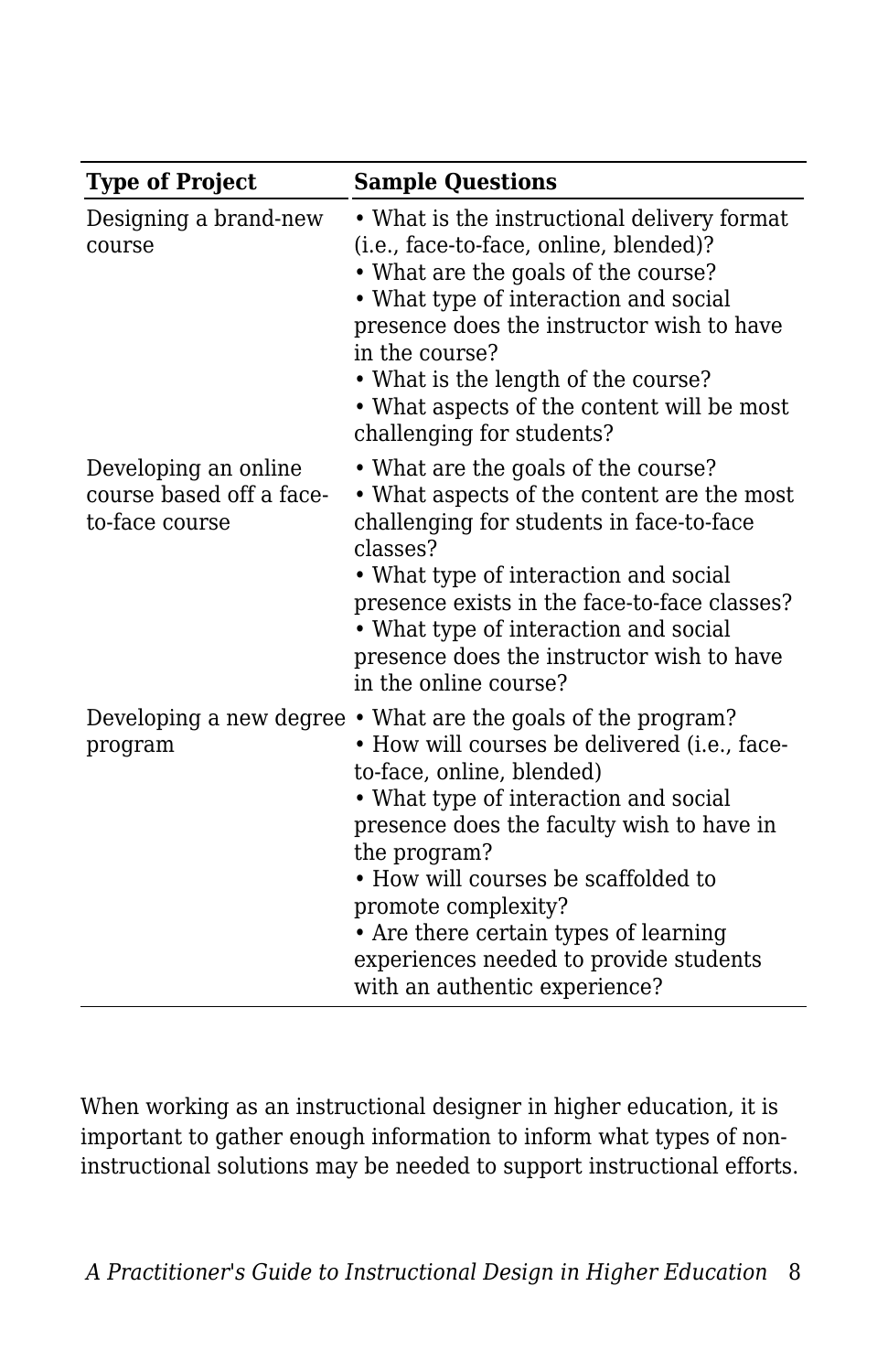Table 3 provides an overview of how an instructional designer may address each of these steps during a needs assessment as depicted by [Stefaniak \(2021\)](https://edtechbooks.org/id/needs_analysis). It provides a sample list of questions an instructional designer may consider when collecting information for projects warranting instructional solutions.

### **Table 3.**

*Example of Project Intake Form*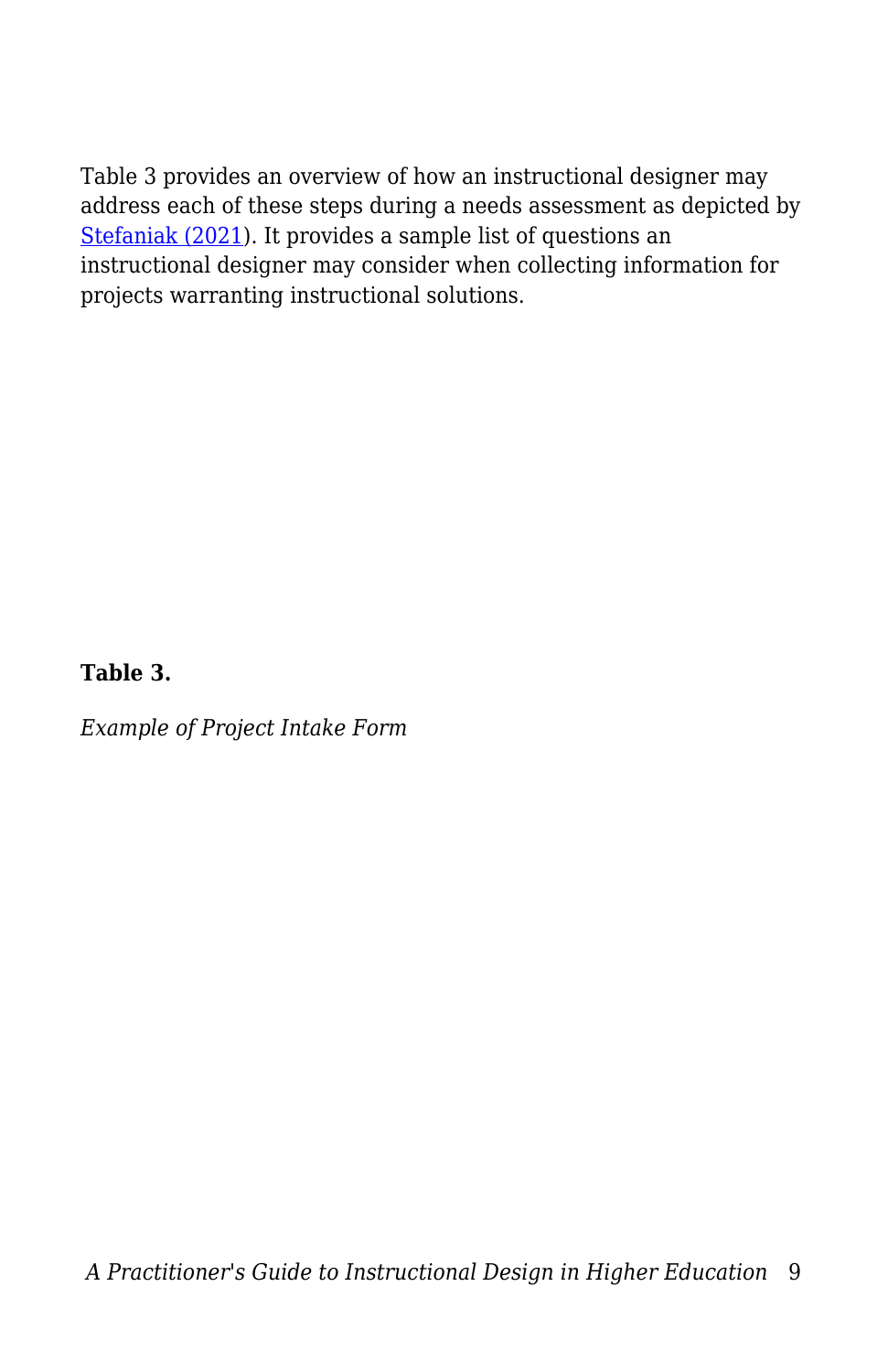#### **INSTRUCTIONAL DESIGN PROJECT INTAKE FORM**

#### **Instructional Designer: Project Name:**

#### **PROJECT OVERVIEW**

1. What is the purpose of the project (instructional need)?

- 2. What is the scope of the project?
	- 1. Learning platform (Face-to-face, blended, online)
	- 2. Overarching course goal
	- 3. Learning objectives
- 3. What level of importance is the training? (i.e., severe, moderate, mild)

### **LEARNING AUDIENCE**

- 1. Who is the intended learning audience?
- 2. What are the learners' experiences with the project topic?
- 3. What challenges do learners typically experience with this topic?
- 4. What are the learners' overall attitudes toward training?
- 5. What information will the instructional designer have access to regarding the learning audience? (i.e.,
- job observations, meetings with learners, work products, interviews, etc.)

#### **INSTRUCTIONAL ENVIRONMENT**

- 1. How will the instruction be delivered?
- 2. How will learners access the material?
- 3. What is the length of the course?
- 4. What are the learners' roles during instruction?
- 5. What is the instructor's role during instruction?
- 6. What types of assessment need to be included in the instruction?

### **TRANSFER (APPLICATION CONTEXT)**

- 1. How soon after the training will learners apply their newly acquired skills?
- 2. What are the anticipated challenges with applying these new skills in a real-world environment?
- 3. What resources are available to support learners during this transfer phase (i.e., job aids)?
- 4. Who is responsible for monitoring learners with transference?

#### **EVALUATION**

- 1. How and when will the instructional training be evaluated for effectiveness?
- 2. Who will be responsible for conducting an evaluation?
- 3. What methods of evaluation will be used to determine the efficiency and effectiveness of the instruction?

#### **OTHER COMMENTS:**

### **Determining Appropriate Data Sources**

Once an instructional designer begins identifying questions that will help inform their team in designing appropriate solutions (instructional and non-instructional), it is important to gather data from multiple sources that inform the instructional designer of the current and desired state of affairs and help them approach their

*A Practitioner's Guide to Instructional Design in Higher Education*

**Date: Client:**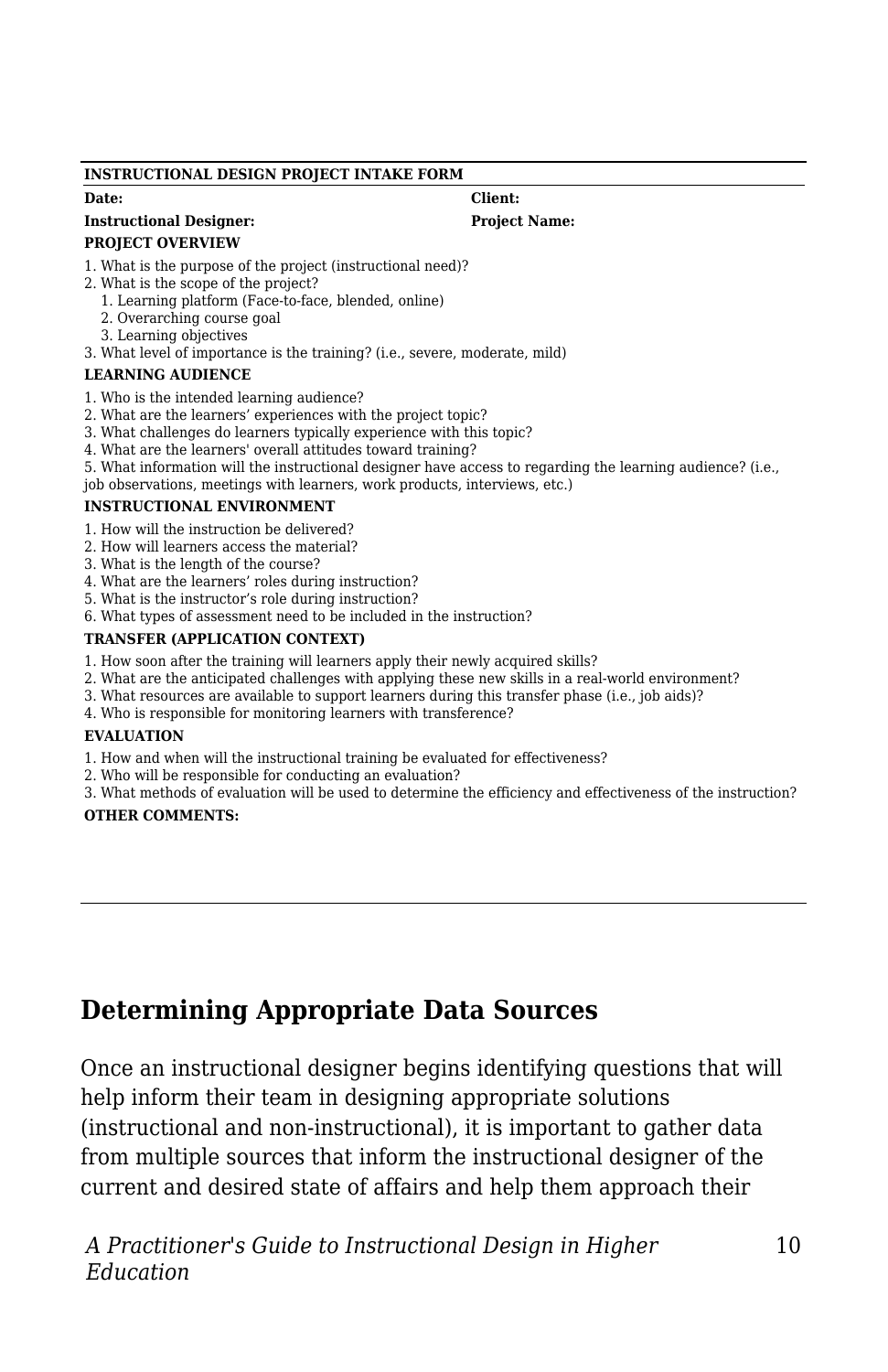design work. Table 4 provides examples of data sources an instructional designer may consider when gathering information.

### **Table 4.**

*Data Sources an Instructional Designer May Gather During a Needs Assessment in Higher Education*

| Data Source                  | <b>Examples</b>                                                                                                                                                                                                                                                 |
|------------------------------|-----------------------------------------------------------------------------------------------------------------------------------------------------------------------------------------------------------------------------------------------------------------|
| Interviews                   | • Conduct individual interviews with instructors<br>• Conduct individual interviews with students who<br>can speak to how instruction is currently delivered<br>• Conduct individual interviews with program<br>leaders to discuss instructional support needed |
| <b>Focus Groups</b>          | • Conduct a focus group with 6-8 instructors at a<br>time<br>• Conduct a focus group with 6-8 students at a<br>time who can speak to how instruction is currently<br>delivered<br>• Conduct a focus group with a group of                                       |
|                              | administrators (i.e., instructors, program leaders,<br>department chairs, etc.) who can discuss<br>instructional support needed                                                                                                                                 |
| Surveys                      | • Email surveys to currently enrolled students to<br>seek feedback on current courses and<br>instructional practices                                                                                                                                            |
| Document.<br>Analysis        | • Review course syllabi<br>• Review instructors' course sites in learning<br>management system                                                                                                                                                                  |
| <b>Direct</b><br>Observation | • Review videos of instructional meetings from<br>online course activities<br>• Observe face-to-face class sessions to gain an<br>understanding of the instructional content and<br>interactions                                                                |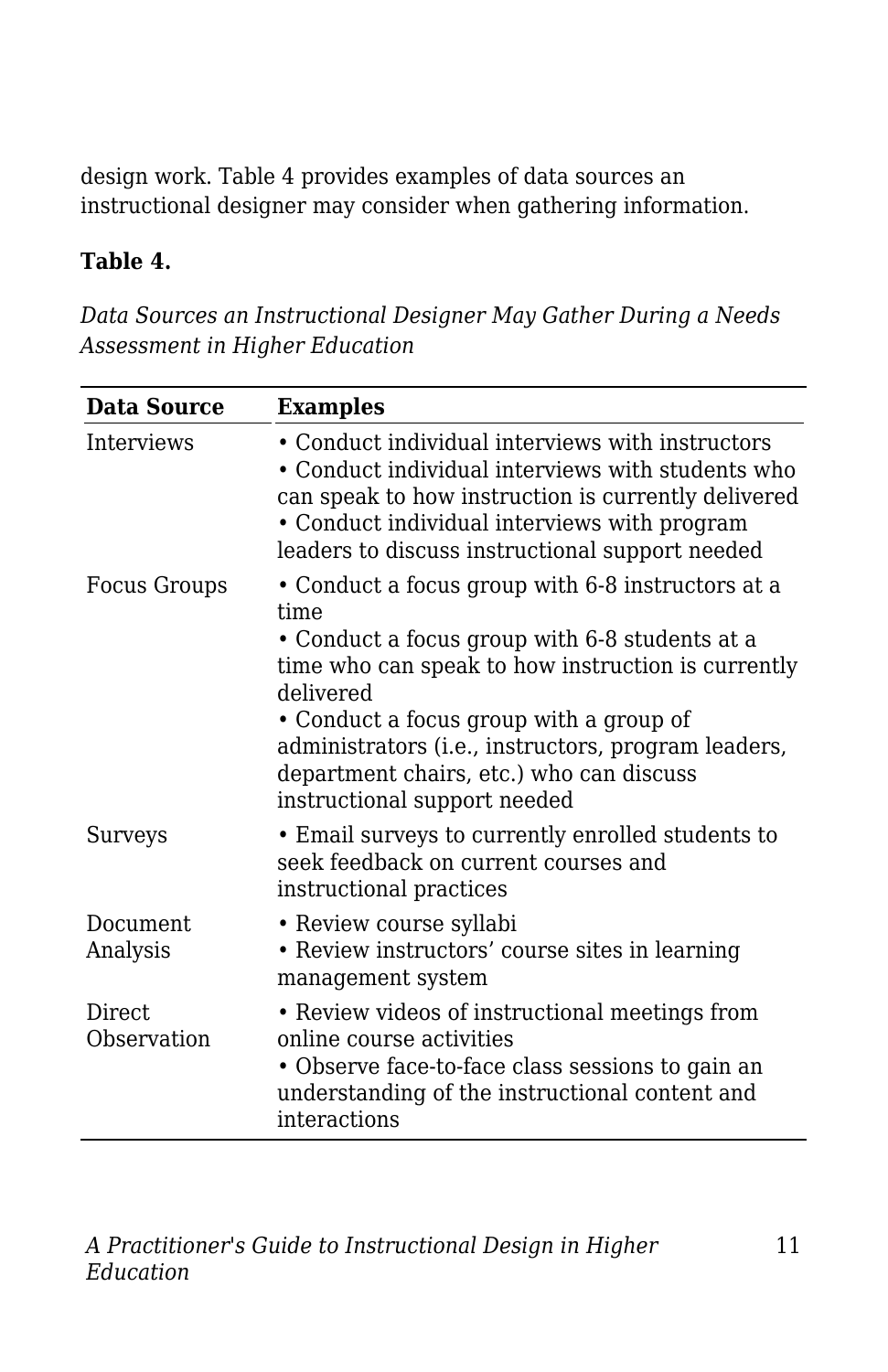# Suggested Tips When Conducting a Needs Assessment

Regardless of the project that an instructional designer may be assigned to in higher education, the following suggestions should be taken into consideration while planning:

- 1. **Identify appropriate people.** Be sure to identify individuals within your organization who are familiar with the project, care about the project, and have the ability and authority to implement any changes that may result from the needs assessment.
- 2. **Develop intake forms for projects.** A large majority of instructional design support units at higher education institutions require faculty who are requesting support to fill out a form providing an overview of the project. Intake forms help to ensure that everyone involved with the project has a shared understanding of what the project entails, timelines, and resources needed.
- 3. **Ask WHY!** When gathering data sources and asking questions, do not be afraid to ask WHY? When conducting a needs assessment, asking follow-up questions to help understand why a situation is occurring or what is causing a problem in the organization helps the instructional designer mitigate uncertainty.
- 4. **Align Needs Assessment Activities with Given Project Constraints.** Every project comes with constraints. It is okay to scale your needs assessment activities based upon the time constraints or resources associated with a project. A needs assessment that an instructional designer may conduct while assisting a faculty member with modifying an existing course will look much different in comparison to supporting a department who wishes to develop a new online degree program.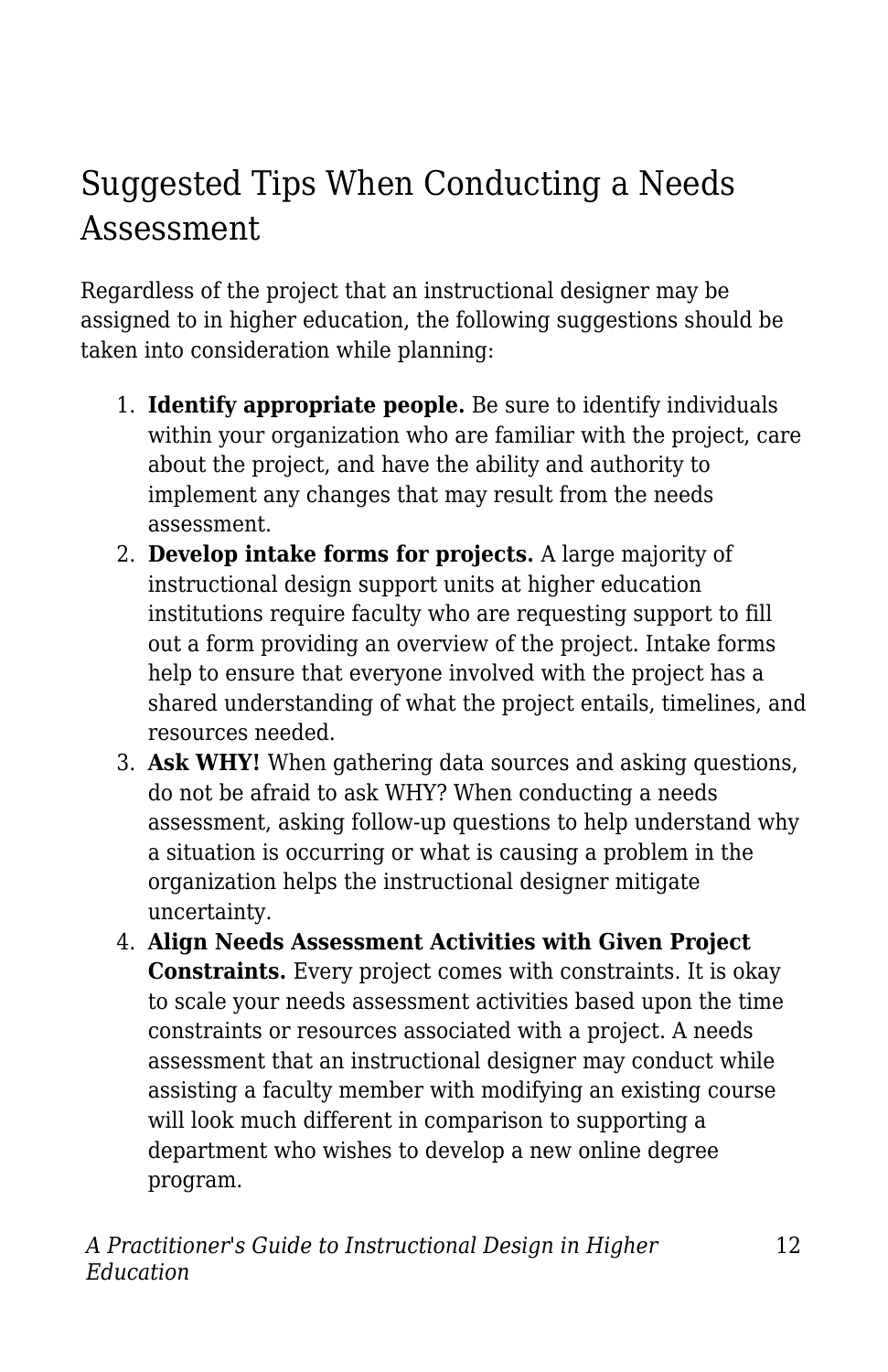## **Books**

The following is a list of books that may be of interest to instructional design professionals working in higher education who are interested in learning more about how to conduct needs assessments in higher education. Altschuld, J.W., & Kumar, D.D. (2010). Needs assessment: An overview. SAGE. Kaufman, R. & Guerra-Lopez, I. (2013). Needs assessment for organizational success. Alexandria, VA: ASTD Press. Stefaniak, J. (2021). Needs assessment for learning and performance: Theory, process, and practice. Routledge. Watkins, R., Meiers, M. W., & Visser, Y. L. (2012). A guide to assessing needs: Essential tools for collecting information, making decisions, and achieving development results. The World Bank.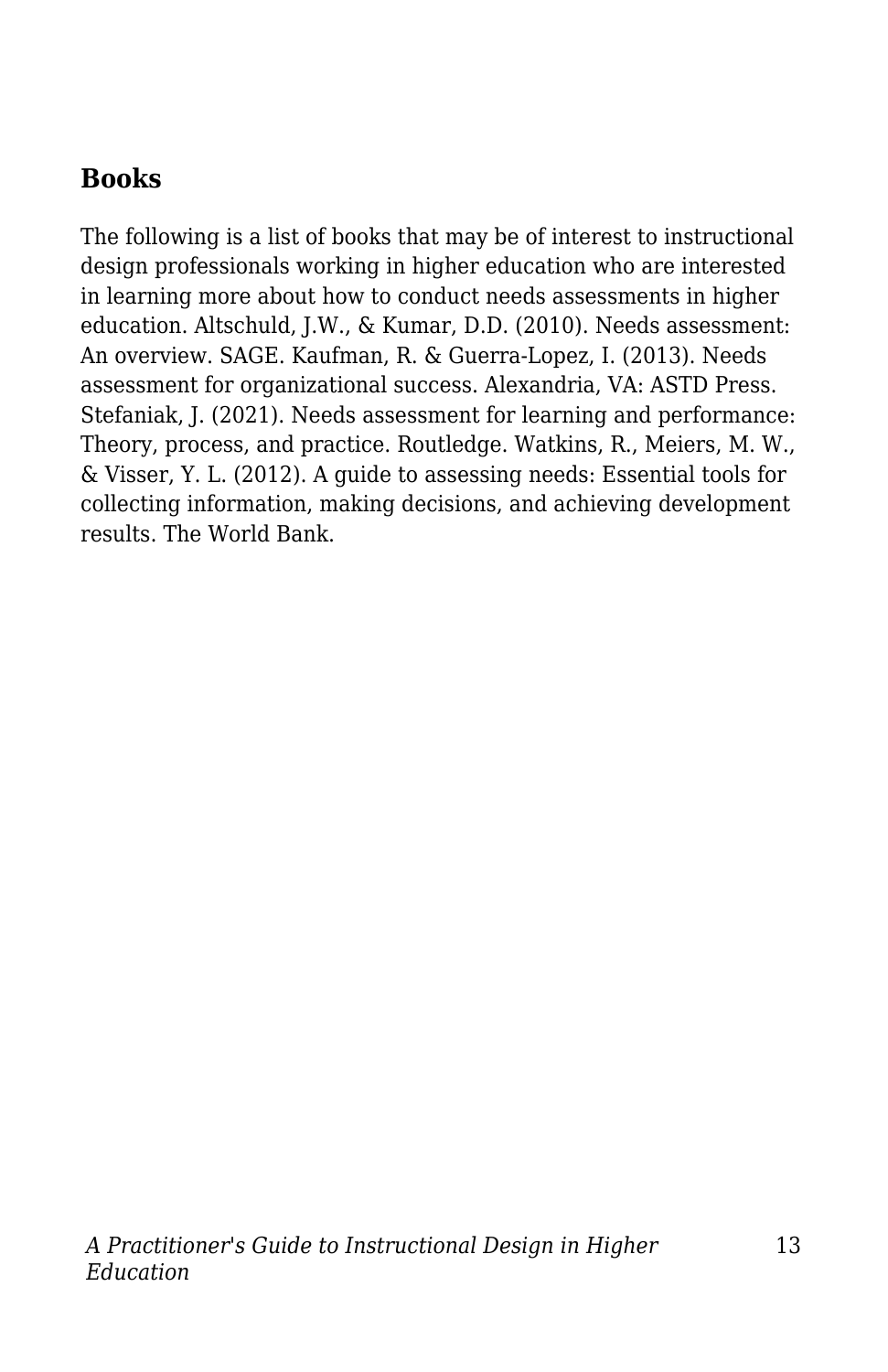### **Examples of Needs Assessments Conducted in Higher Education**

Ali, N. S., Hodson-Carlton, K., Ryan, M., Flowers, J., Rose, M. A., & Wayda, V. (2005). Online education: Needs assessment for faculty development. The Journal of Continuing Education in Nursing, 36(1). https://doi.org/10.3928/0022-0124-20050101-09 Babcock, A., Lehan, T., & Hussey, H. D. (2019). Mind the gaps: An online learning center's needs assessment. Learning Assistance Review, 24(1), 27-58. Bolliger, D. U., & Wasilik, O. (2009). Factors influencing faculty satisfaction with online teaching and learning in higher education. Distance education, 30(1), 103-116.

https://doi.org/10.1080/01587910902845949 Lewis, K. O., Baker, R. C., & Britigan, D. H. (2011). Current practices and needs assessment of instructors in an online masters degree in education for healthcare professionals: A first step to the development of quality standards. Journal of Interactive Online Learning, 10(1), 49-61. Vafa, S., & Chico, D. E. (2013). A needs assessment for mobile technology use in medical education. International Journal of Medical Education, 4, 230-235. https://doi.org/10.5116/ijme.5259.4a88

# References

- Ali, N. S., Hodson-Carlton, K., Ryan, M., Flowers, J., Rose, M. A., & Wayda, V. (2005). Online education: Needs assessment for faculty development. *The Journal of Continuing Education in Nursing, 36*(1). [https://edtechbooks.org/-GypM](https://doi.org/10.3928/0022-0124-20050101-09)
- Altschuld, J.W., & Kumar, D.D. (2010). *Needs assessment: An overview.* SAGE.
- Babcock, A., Lehan, T., & Hussey, H. D. (2019). Mind the gaps: An online learning center's needs assessment. *Learning Assistance Review*, *24*(1), 27-58.

*A Practitioner's Guide to Instructional Design in Higher Education*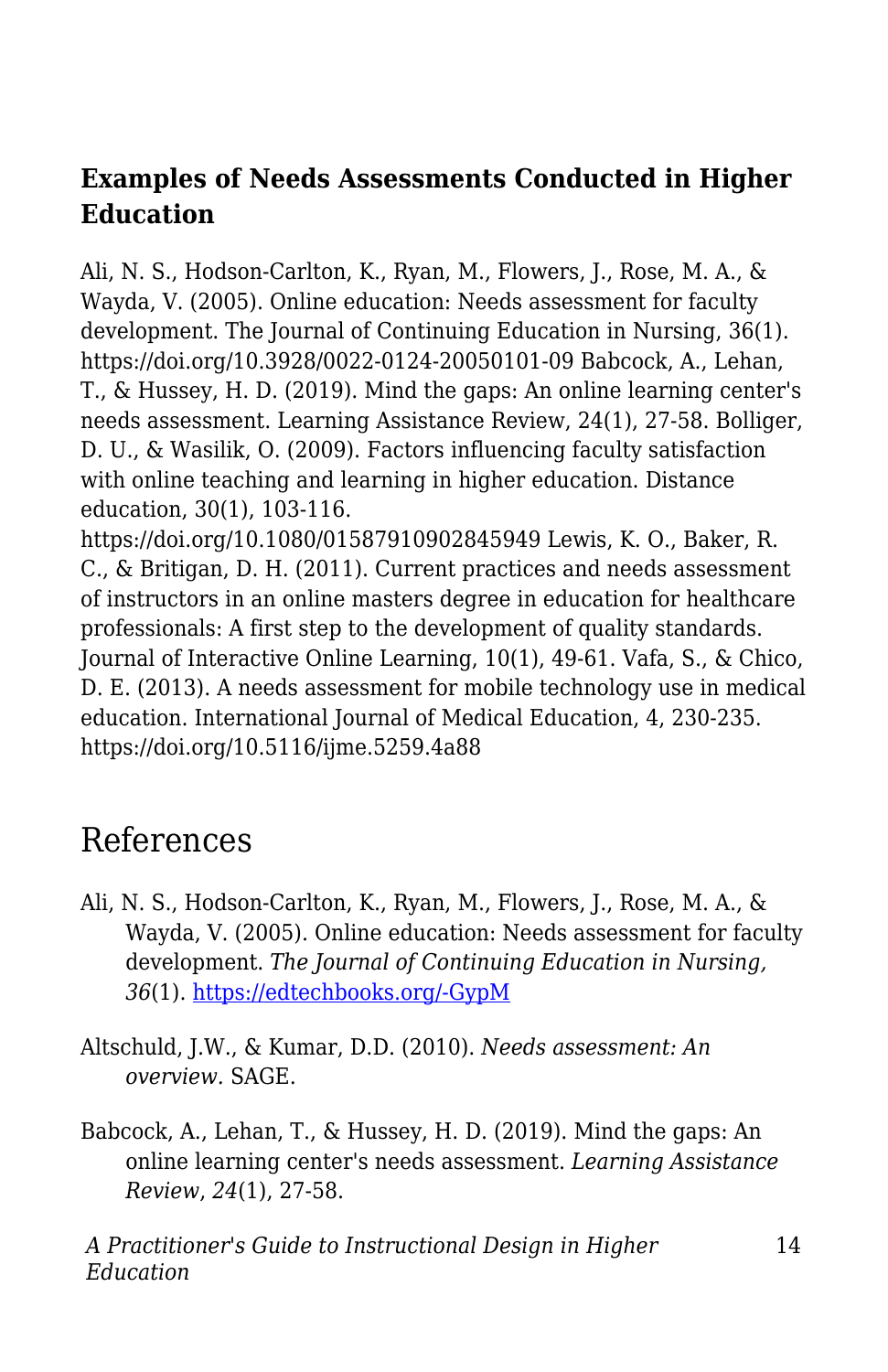- Bolliger, D. U., & Wasilik, O. (2009). Factors influencing faculty satisfaction with online teaching and learning in higher education. *Distance education*, *30*(1), 103-116.
- Cavanagh, S., & Chadwick, K. (2005). *Health needs assessment: A practice guide.* Health Development Agency.
- Kaufman, R. & Guerra-Lopez, I. (2013). *Needs assessment for organizational success.* Alexandria, VA: ASTD Press.
- Lewis, K. O., Baker, R. C., & Britigan, D. H. (2011). Current practices and needs assessment of instructors in an online masters degree in education for healthcare professionals: A first step to the development of quality standards. *Journal of Interactive Online Learning*, *10*(1), 49-61.
- Stefaniak, J. (2021). Determining environmental and contextual needs. In J.K. McDonald & R.E. West (Eds.), *Design for learning: principles, processes, and praxis.* EdTech Books. [https://edtechbooks.org/-KjB](http://edtechbooks.org/id/needs_analysis)
- Stefaniak, J. (2021). *Needs assessment for learning and performance: Theory, process, and practice.* Routledge.
- Stefaniak, J., & Sentz, J. (2020). The role of needs assessment to validate contextual factors related to user experience design practices. In M. Schmidt, A.A. Tawfik, I. Jahnke, & Y. Earnshaw (Eds.), *Learner and User Experience Research: An Introduction for the Field of Learning Design & Technology.* EdTech Books. [https://edtechbooks.org/-IZHa](https://edtechbooks.org/ux/role_of_needs_assessment)
- Svihla, V. (2020). Problem framing. In J.K. McDonald & R.E. West (Eds.), *Design for learning: principles, processes, and praxis.* EdTech Books. [https://edtechbooks.org/-VTiX](https://edtechbooks.org/id/problem_framing)

Vafa, S., & Chico, D. E. (2013). A needs assessment for mobile

*A Practitioner's Guide to Instructional Design in Higher Education*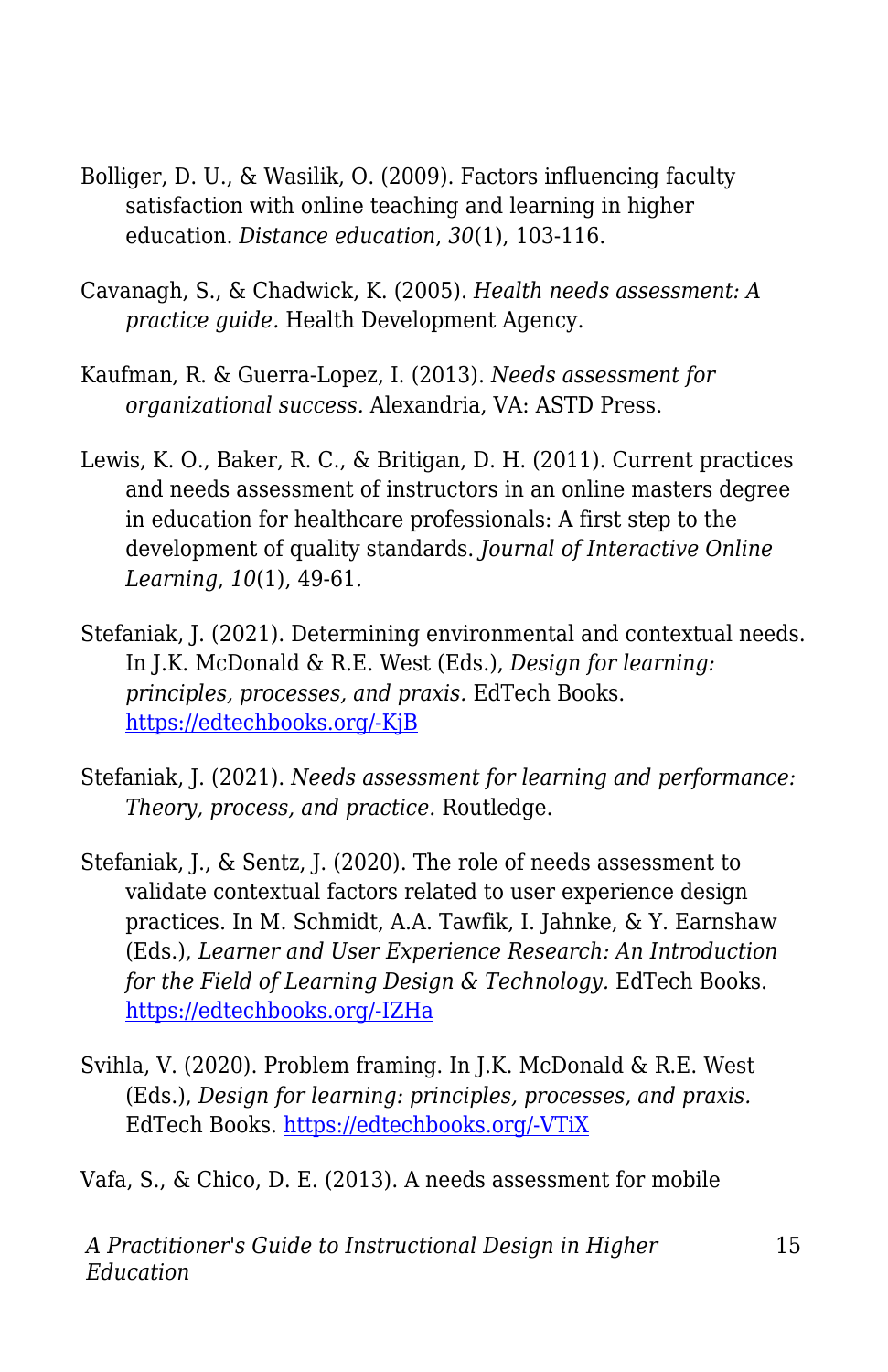technology use in medical education. *International Journal of Medical Education*, *4*, 230-235. https://doi.org/[10.5116/ijme.5259.4a88](https://dx.doi.org/10.5116/ijme.5259.4a88)